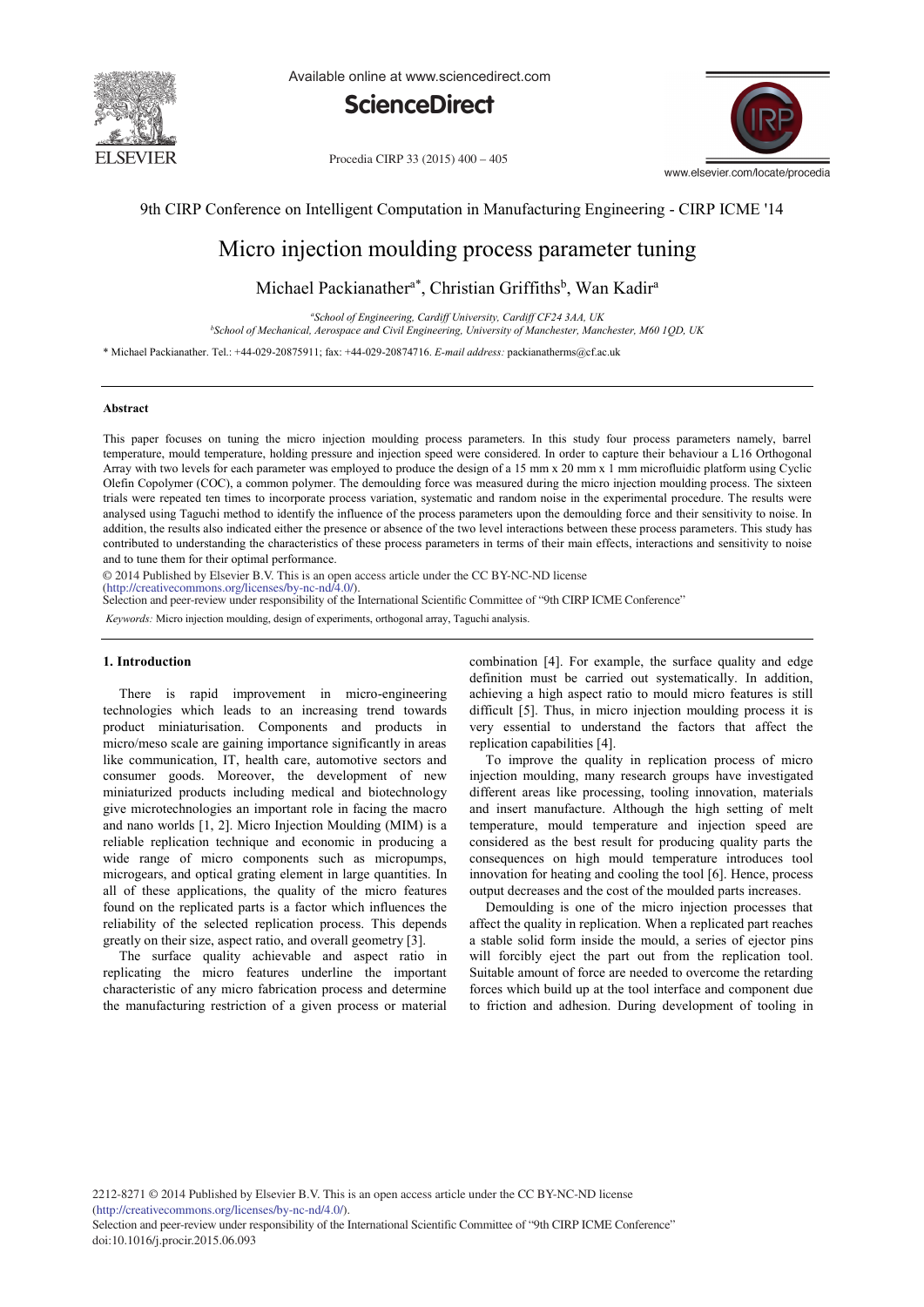injection moulding designers endeavour to optimize replication tool to minimize the demoulding force and resultant stress on replicated parts.

Previous research on micro injection moulding has shown that a high mould temperature is most important in achieving good quality of replication part but it increases the cost and time. Hence, an appropriate determination of mould temperature is essential to improve quality and output, and reduce the cost. In this paper, a design of experiment is used to establish the parameter levels that affect the micro injection moulding in their replication capabilities. In this study, the following process parameters such as temperature of barrel, temperature of mould, holding pressure and injection speed into mould were considered. Demoulding force was used as the measured output for setting the level of process parameters. The twofold objectives of this study were: to investigate the level of main process parameters which affect the demoulding force in order to achieve a good quality in the replication of parts; and to understand the effect of process parameters on the micro injection moulding process.

The paper is organized as follows. The micro injection moulding process is described in section 2. The experimental procedure is explained in section 3. In section 4 the results and analysis of the results are presented. The paper is concluded in section 5.

## **2. Micro injection moulding**

Researchers have given the definition of micro injection moulding as process for producing polymetric parts with structure dimensions in the micron or sub-micron range [7]. Component parts that have been manufactured by micro injection moulding fall into one of the following categories which are type A having sizes of overall dimension less than 1 mm and type B having larger sizes on overall dimension but incorporate micro features with sizes typically smaller than 200 μm [5]. Micro injection moulding has similar basic steps with conventional injection moulding. Typically conventional injection moulding stages consist of filling, packing, holding and cooling phases. The micro injection moulding starts from closing the mould, followed by polymer being injected into the mould, after which holding and cooling takes place until the polymer is solidified, lastly the mould opens and ejects the part from the mould. The injection stage requires plasticization of polymer material as the polymer melts and fills the mould cavity. At holding stage, the holding pressure secures the melt from escaping from the mould cavity and allows the melt for additional shrinkage. The cooling stage starts from the end of holding pressure until the mould is open [8]. The cooling process is essential as to solidify the polymer before it gets ejected from the mould in one piece. The parameters of micro injection moulding and conventional injection moulding are the same which are mould temperature, holding pressure, injection speed, holding and cooling time.

# *2.1. Replication capability of process parameters*

The micro injection moulding process has many factors which affect its replication capability. Therefore, many researchers have studied the significance of this process parameters such as melt and mould temperature, injection speed into mould, and holding pressure. The recent developments in micro injection moulding machine have enabled the introduction of specially designed systems for the fabrication of miniature parts incorporating micro features. At the same time in an attempt to improve the process performance, new process parameters such as the metering size and a small forward movement of the injection plunger for controlling the holding pressure have been considered [9]. Previous researchers who looked into the conventional injection moulding process have identified the melt and mould temperature, injection speed and pressure as the the main factors due to their effect on melt flow property.

In some cases there were differences within the findings. This could be explained by different experimental conditions such as different sizes of test parts and polymers which were used. Although, high settings of process parameters like high melt and mould temperature can be used to improve the melt flow in micro cavities, it can also generate negative effects on the injected parts [4, 6]. A high melt temperature could increase the rate of degradation of polymer, high mould temperature may increase the cycle time and cost for cooling equipment and high injection speeds can result in high pressure at the screw tip causing material degradation [10].

In recent research, process parameters such as melt temperature, mould temperature, injection speed, and holding pressure which influence the pressure in cavity of micro injection mould were investigated [11]. Hence, a design of experiment is needed to determine an optimum level of process parameters necessary for tuning the MIM process.

## *2.2. Polymers in micro injection moulding*

There are many types of polymer materials that have been used in micro injection moulding for a variety of micro component parts in industry. Researchers have been using various types of polymers in their studies for better understanding of the behaviour of those polymers in micro injection moulding process. Polymers are known for their low cost and good electrical, mechanical and optical properties. The flow and thermal properties of polymers are the main reason for their usage in injection moulding although it can affect the replication capabilities and quality of moulded parts. Further, micro cavities can lead to strict dimensional limits and cooling circumstances that makes it difficult for melt fills. For incomplete melt fills can cause defects in moulded parts in micro injection moulding which contributes to waste and production costs. Hence, polymers with good flow properties with low viscosity are preferred for micro injection moulding purposes.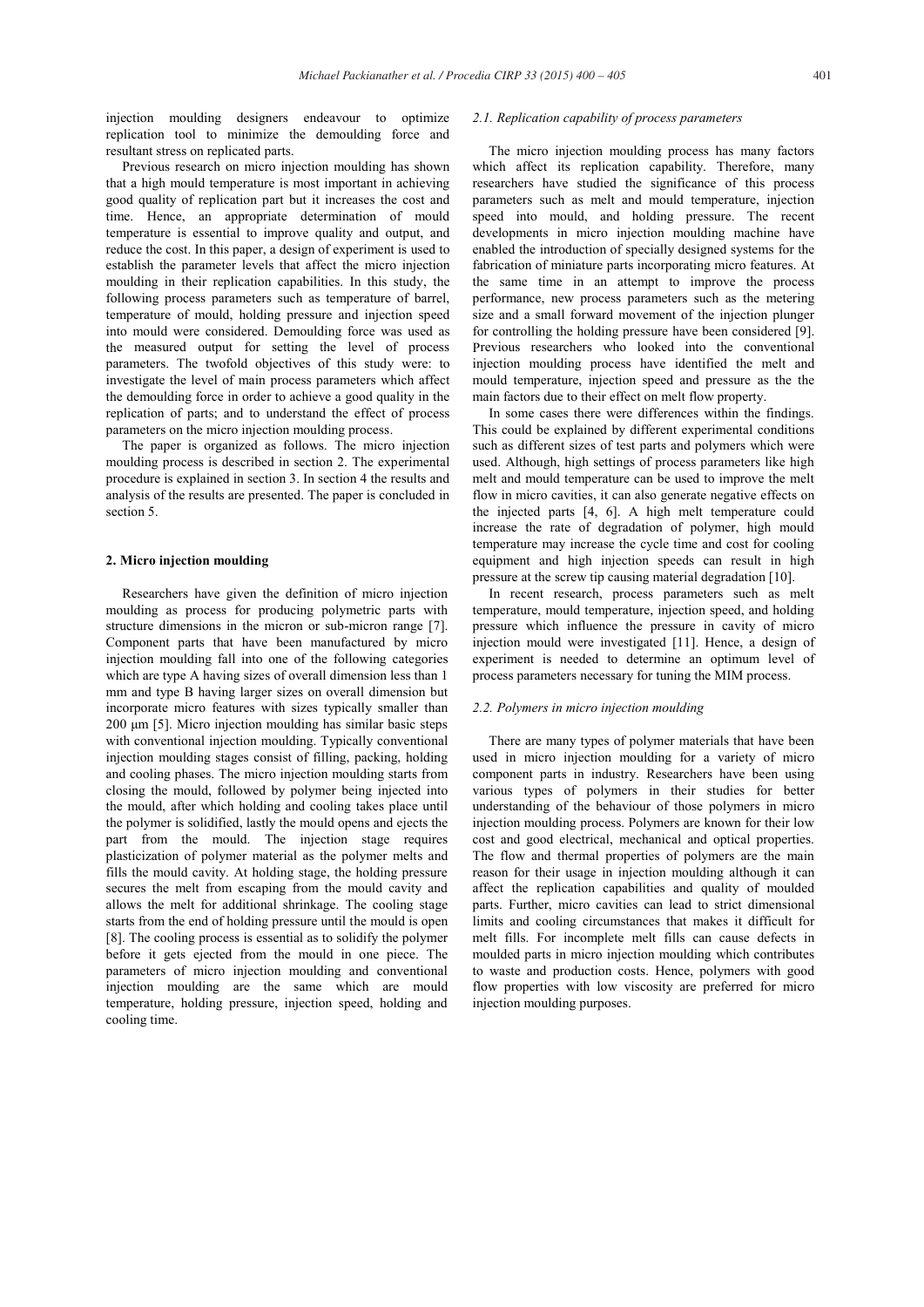#### *2.3. Demoulding force in micro injection moulding*

Replicated part will forcibly demoulded or ejected from the replication tool when it reaches stable condition and solidified using a series of injector pins. A sufficient amount of force is needed to overcome the retarding forces that are present at the component and tool interface due to friction and adhesion. Shear stress present from friction and thermally-induced stress due to cooling process can result in a demoulding failure. When a part size reduces or shrinks after cooling process, it reduces the potential sites where the ejector pins can act and this could cause damage to the part when mechanically forced out from tool cores. The shrinkage causes the stress to build up in the cross section of the part [12]. Stresses which are developed from shrinking are really associated to normal force. Therefore, a tangential force is needed to overcome the normal force and create relative motion between the surface part and tool during demoulding process. The component and tool must avoid being overly stressed or damaged during the process to prevent failure on the parts.

#### *2.4. Taguchi method in replication process*

Design of experiment is a mathematical and structured method to investigate the influence of many factors simultaneously when there is variation due to controllable and uncontrollable factors. It gives the opportunity to make the best decision scientifically when encountered with the situation that depends on many influencing variables, inputs, factors, and parameters. Taguchi method introduces an experimental technique in the form of design of experiment that is suitable for a wide range of applications. In engineering, the Taguchi method is used for investigating the optimal performance characteristics from a set of factors through design of experiment. It is composed of five basic phases which are mainly planning experiments, designing experiments, conducting experiments, analysing results, and confirming the predicted results [13].

#### **3. Experimental procedure**

This section explains the structure of the experimental design and how the experiments were carried out. In micro injection moulding, the selection of test materials is generally determined from a range of polymers according to the application. Every polymer has different properties and shows different results. The test part design is described as it is important for observing the effects of the process parameters considered. Then, the design of experiment with the process parameters considered for this study and the measured response is outlined. The machine used to manufacture the micro injection moulded test parts is presented.

## *3.1. Test materials*

Polymer may be moulded into any shape or structure in conventional injection moulding. However, the restriction of surface area to volume in micro injection moulding only allows those polymers with special properties such as low viscosity and good mechanical strength. The common polymers that are suitable for micro injection moulding are: PMMA, PP, PSU, POM, PE, PA, PEEK, LCP, COC, PBT, and PPE [14]. In this experimentation, TOPAS COC 5013 has been selected to carry out the planned experiment. Topas<sup>®</sup> is the trade name for Topas Advanced Polymers cyclic olefin copolymers (COC).

# *3.2. Test part and tool design*

The design of a 15 mm x 20 mm x 1 mm microfluidic platform shown in Fig. 1 (a) was used to analyse the effect of process parameters. The features commonly found in microfluidic components in system design include aspects such as reservoirs, channels, and waste compartments. The pin dimensions are 500 μm in diameter and 600 μm in height, and the cross section of the main channels differ between 50 and 200 μm. In addition, the overall design includes a draft angle of 2 to 3 degrees on the side walls.

The tool is manufactured in brass using conventional milling to perform the experiments. The overall size of the mould insert is 25 x 28 x 5 mm with four 3 mm holes for ejectors as shown in Fig. 1 (b). A single open gate design was used to reduce pressure and temperature that could affect the gating. Then, the tool halves were assembled and inspected using a primary mould tool for parallelism before the mating faces were shut off. The part design is made up of many features that could determine the mould accuracy. The influence of the process parameters in replication capabilities could be determined by comparing the dimensions of the tool and mouldings and the part weights.



Fig. 1. (a) Microfludic test part design (b) and it's mould insert

## *3.3. Design of experiment*

In this study, four process parameters at two levels given below were employed:

- A Barrel temperature  $(T_b)$ ; Level 1=240, Level 2 = 300
- B Mould temperature  $(T_m)$ ; Level 1 = 70, Level 2 = 130
- C Holding pressure  $(P_h)$ ; Level 1 = Off, Level 2 = On
- D Injection speed  $(v_i)$ ; Level 1 = 200, Level 2 = 800

In order to investigate the level of process parameters that affect the replication process in micro injection moulding process, the demoulding force during the ejection process was focused as the measured response in this experiment. Because this experiment has multi factor effects it will not be easy to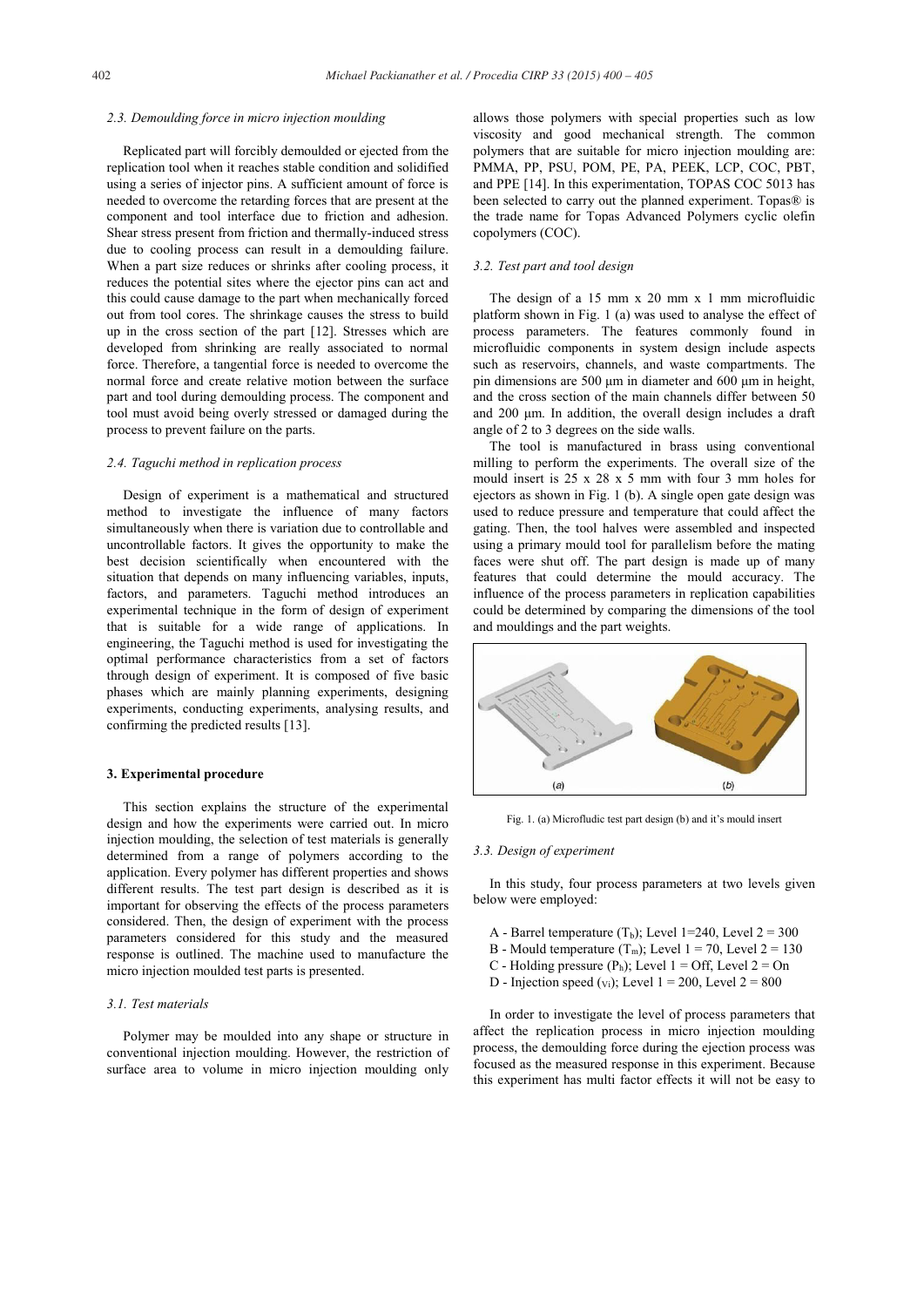study the effects of so many factors since every factor can behave differently at certain point [15]. At the same time, it is essential to know which factors and their interactions are significant for a proper design of experiment. Therefore, it is necessary to use a factorial design to investigate several factors. In this study, the Taguchi method was used to reduce the number of experiments that needs to be conducted without compromising the outcome. Thus, for the four process parameters considered at two levels each a Taguchi L16 Orthogonal Array was selected (see Table 1). Then, the demoulding force was measured as the response for each set of control parameters. The trial was repeated ten times at the same parameter settings in order to measure process variation.

Table 1. The Taguchi L16 Orthogonal Array

|                | Factors   |          |                |              |  |  |
|----------------|-----------|----------|----------------|--------------|--|--|
|                | COC       |          |                |              |  |  |
| <b>RUN</b>     | $T_b$ [C] | $T_m[C]$ | P <sub>h</sub> | $V_i$ [mm/s] |  |  |
| 1              | 240       | 70       | Off            | 200          |  |  |
| $\overline{2}$ | 240       | 70       | Off            | 800          |  |  |
| 3              | 240       | 70       | On             | 200          |  |  |
| $\overline{4}$ | 240       | 70       | On             | 800          |  |  |
| 5              | 240       | 130      | Off            | 200          |  |  |
| 6              | 240       | 130      | Off            | 800          |  |  |
| $\overline{7}$ | 240       | 130      | On             | 200          |  |  |
| 8              | 240       | 130      | On             | 800          |  |  |
| 9              | 300       | 70       | Off            | 200          |  |  |
| 10             | 300       | 70       | Off            | 800          |  |  |
| 11             | 300       | 70       | On             | 200          |  |  |
| 12             | 300       | 70       | On             | 800          |  |  |
| 13             | 300       | 130      | Off            | 200          |  |  |
| 14             | 300       | 130      | Off            | 800          |  |  |
| 15             | 300       | 130      | On             | 200          |  |  |
| 16             | 300       | 130      | On             | 800          |  |  |

## *3.4. Experimental machine used*

The machine used in this experiment was Battenfeld Microsystem 50 injection moulding machine shown in Fig. 2. This machine is designed as a handling system for the manufacture of micro components. The machine has capabilities of high repeatable process control, accurate dosing of material, and working in clean room environment. An important aspect of this machine is the homogeneous plasticisation at extruder screw that is mounted 45 degrees to the injection axis. In addition, this machine has a precise injection of material into the mould and can achieve injection speeds of 750 mm/s. The experimental results are given in the following section.



Fig. 2. Battenfeld Microsystem 50 injection moulding machine

## **4. Experimental results and analysis**

In studies of influencing factors that affect the replication capabilities in micro injection moulding, the demoulding force was used as a response variable to indicate the output of the process. As discussed before, the demoulding force of micro injection moulding is important as it affects the quality of the moulded part. The experiment was conducted by repeating each run 10 times and the average demoulding force was noted as given in Table 2. The test results were analysed using Signal to Noise (S/N) ratio and ANOVA. S/N ratio is very useful measure for improvement of quality through reduction of noise and improvement of measurement [Ranjit, 2001]. Table 2 presents two different set of results based on the measured responses where S/N ratio is considered to be nominal-the-best and larger-the-better.

Table 2. The Taguchi L16 experimental results

| A              | B              | C              | D              | S/N ratio<br>nominal-<br>the-best | S/N ratio<br>larger-the-<br>better |
|----------------|----------------|----------------|----------------|-----------------------------------|------------------------------------|
| $\mathbf{1}$   | $\mathbf{1}$   | 1              | $\mathbf{1}$   | 24.51622                          | 24.26048                           |
| $\mathbf{1}$   | 1              | 1              | $\overline{2}$ | 17.41137                          | 23.77074                           |
| $\mathbf{1}$   | $\mathbf{1}$   | $\overline{2}$ | 1              | 24.48549                          | 27.50528                           |
| 1              | 1              | $\overline{c}$ | $\overline{c}$ | 23.34141                          | 26.92059                           |
| 1              | 2              | 1              | 1              | 36.23869                          | 26.4854                            |
| 1              | 2              | 1              | 2              | 30.97106                          | 25.67459                           |
| 1              | $\overline{c}$ | 2              | 1              | 33.07531                          | 28.01349                           |
| 1              | $\overline{c}$ | $\overline{2}$ | $\overline{2}$ | 33.76845                          | 27.10773                           |
| $\overline{c}$ | $\mathbf{1}$   | 1              | $\mathbf{1}$   | 16.19914                          | 23.4129                            |
| $\overline{c}$ | $\mathbf{1}$   | 1              | $\overline{2}$ | 18.43929                          | 24.2524                            |
| $\overline{c}$ | $\mathbf{1}$   | $\overline{2}$ | $\mathbf{1}$   | 27.83105                          | 26.88954                           |
| $\overline{2}$ | $\mathbf{1}$   | $\overline{2}$ | $\overline{2}$ | 36.03197                          | 27.6341                            |
| 2              | 2              | 1              | $\mathbf{1}$   | 24.91912                          | 26.42006                           |
| 2              | 2              | 1              | $\overline{c}$ | 28.9965                           | 26.93849                           |
| 2              | 2              | 2              | 1              | 33.4184                           | 28.17999                           |
| $\overline{2}$ | 2              | 2              | $\overline{2}$ | 43.45654                          | 28.60348                           |

The nominal-the-best S/N ratio shown in Table 2 is used to determine the optimal level of process parameters namely, barrel temperature (A), mould temperature (B), holding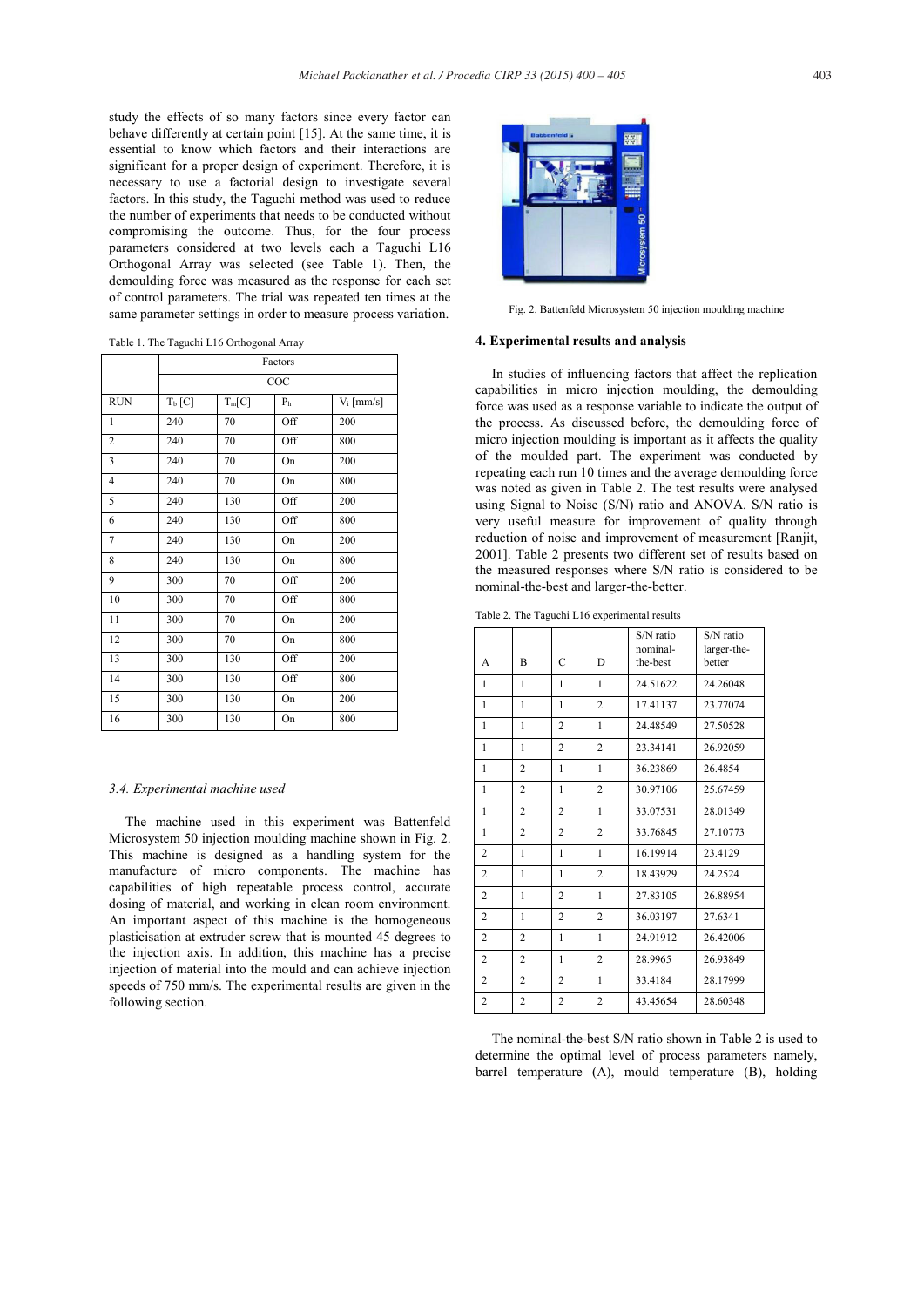pressure (C), and injection speed (D) for achieving a target value for the demoulding force in a consistent manner. Hence, the demoulding force achieved at this optimum condition is expected to remain consistently high enough for ejection of moulded parts to achieve a good replication process. The larger-the-better criterion is used to identify the maximum demoulding force and achieve high S/N ratio. The software Minitab 16 was used for analyzing and plotting the results. The results are plotted in Figures 3 and 4 to display the effects of the process parameters upon the demoulding force. The optimum levels for process parameters for nominal-the-best are  $A_2B_2C_2D_2$  and for larger-the-better are  $A_2B_2C_2D_1$  as indicated in the plots. Both of the set design of experiment is analysed to define the level process parameters from its main factor in micro injection moulding and the confidence level.



Fig. 3. Main effects plot for S/N ratio at nominal-the –best



Fig. 4. Main effects plot for S/N ratio at larger-the –better

The main effect graphs also show the significance of process parameters. The steeper the line the more significant and the graphs show the parameters C and B i.e. holding pressure  $(P_h)$  and mould temperature  $(T_m)$  are both significant while A and D i.e. barrel temperature  $(T_b)$  and injection speed (Vi) are less significant. For nominal-the best the barrel temperature  $(T_b)$  is least significant while for larger-the-better it is the injection speed  $(v_i)$ .

Generally, both graphs show that the parameter B i.e. mould temperature  $(T_m)$  must be set at high level in order to fill into the micro cavities more efficiently due to viscosity of the melt polymer. From the nominal-the-best analysis, the mould temperature  $(T_m)$  played a main role for contribution in achieving optimum level for demoulding force. Thus, it can

improve the replication process by keeping the heat to prevent fast cooling in micro cavities. In other words, the cooled layer of melt fills eventually can block the micro cavities. However, the larger-the-better showed that holding pressure  $(P_h)$  is most significant due to the fact that the melt fills can be solidified completely before the moulded parts could be ejected. Holding pressure time starts from the injection of melt fills and prevents the melt fills from overflow. The duration of the holding pressure gives sufficient time for melt fills to be frozen in micro cavities of the mould before the melt is cooled completely.

In Taguchi analysis the calculations made by focusing on the values of S/N ratio to determine the level setting of process parameters has shown some interesting and positive results. In general, the larger value for S/N ratio is better for the output results since this measure will ensure that the external factors that can influence the replication process is kept minimal so that the replication capabilities are increased The nominal-the-best criterion will enable the process to achieve and maintain a recommended amount of demoulding force necessary for an optimum production of replication process. Meanwhile, the larger-the-better is most appropriate for high surface quality and mass production.

The interaction between the process parameters are plotted in Figures 5 and 6. The interactions between the parameters indicate if adverse effects are caused by increasing or decreasing one parameter upon the measured response. Parallel lines in the plot shows no interactions while intersecting lines show the presence of interaction.



Fig. 5. Interaction plot for S/N ratio at nominal-the –best



Fig. 6. Interaction plot for S/N ratio at larger-the –better